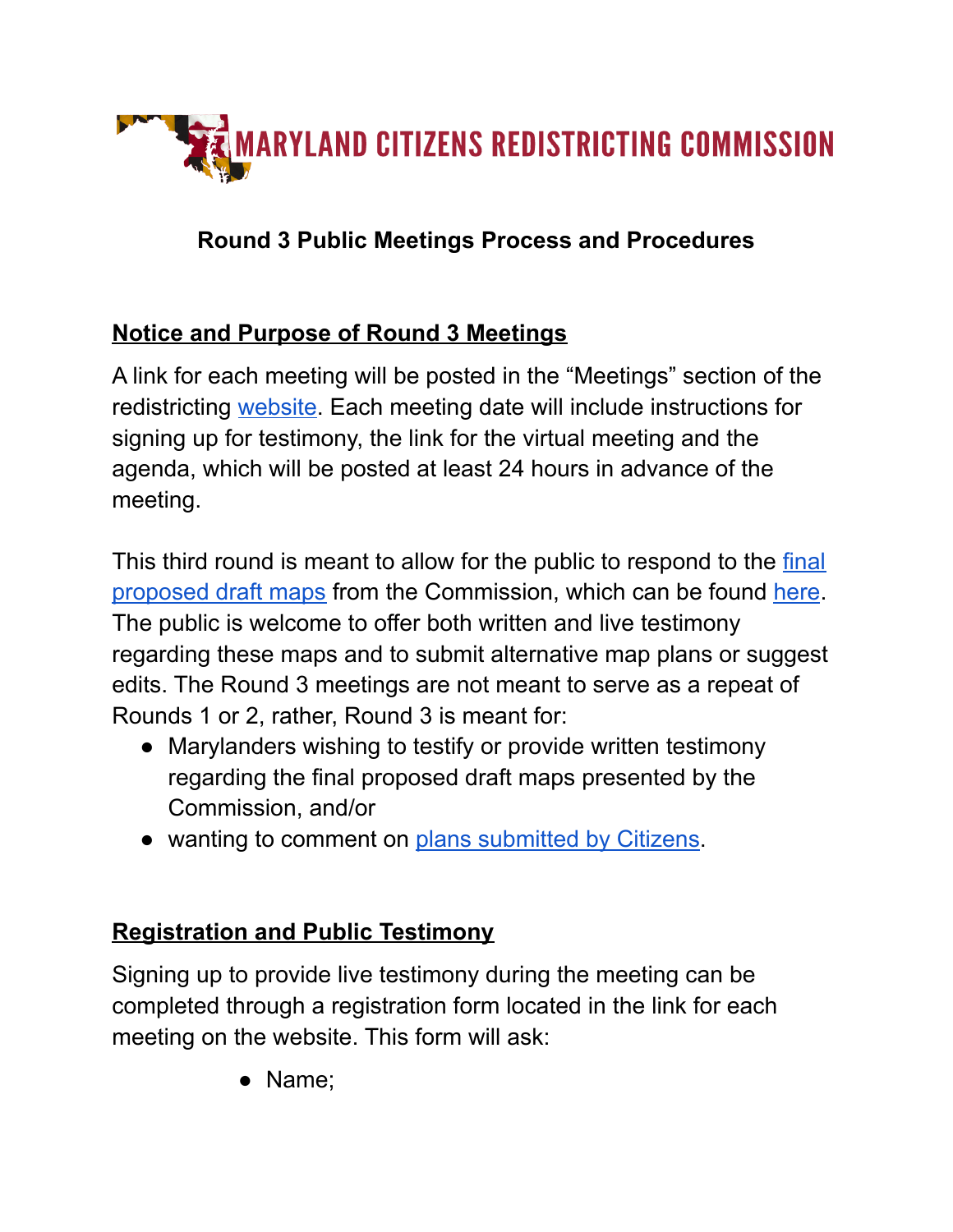- Email;
- County of Residence;
- If you are referencing a map submission of the Commission's, your own or someone else's; and
- For the map plan submission ID number if applicable.

## **\*If you are unable to complete the form, this information can also be emailed to [redistricting.commission@maryland.gov.](mailto:redistricting.commission@maryland.gov) Please indicate the date of the meeting at which you would like to speak and/or provide testimony.**

Those wishing to send their testimony in advance should do so by emailing [redistricting.commission@maryland.gov](mailto:redistricting.commission@maryland.gov) and identifying the date of the meeting for which it is being submitted.

There are multiple options for providing testimony/comments at the virtual public meetings including:

- 1. Submitting testimony in advance to Citizens Commission members for their review, but not to be read publicly during the meeting. These submissions should be kept to a maximum of 750 words. Attachments of map plans will be accepted, but they should also be uploaded into the website [map portal,](https://redistricting.maryland.gov/Pages/plan-proposals.aspx) if possible. If you submit testimony that includes a map that has not already been submitted through the portal, the map will be entered into the portal for you, and you will be sent a unique identification number for each map submitted. Submissions of written testimony should be sent to [redistricting.commission@maryland.gov.](mailto:redistricting.commission@maryland.gov) However, submissions of maps should be sent to [Redistricting.SubmitPlan@Maryland.gov.](mailto:Redistricting.SubmitPlan@Maryland.gov)
- 2. Signing up in advance to provide your comments live during the meeting. If you will be referencing a final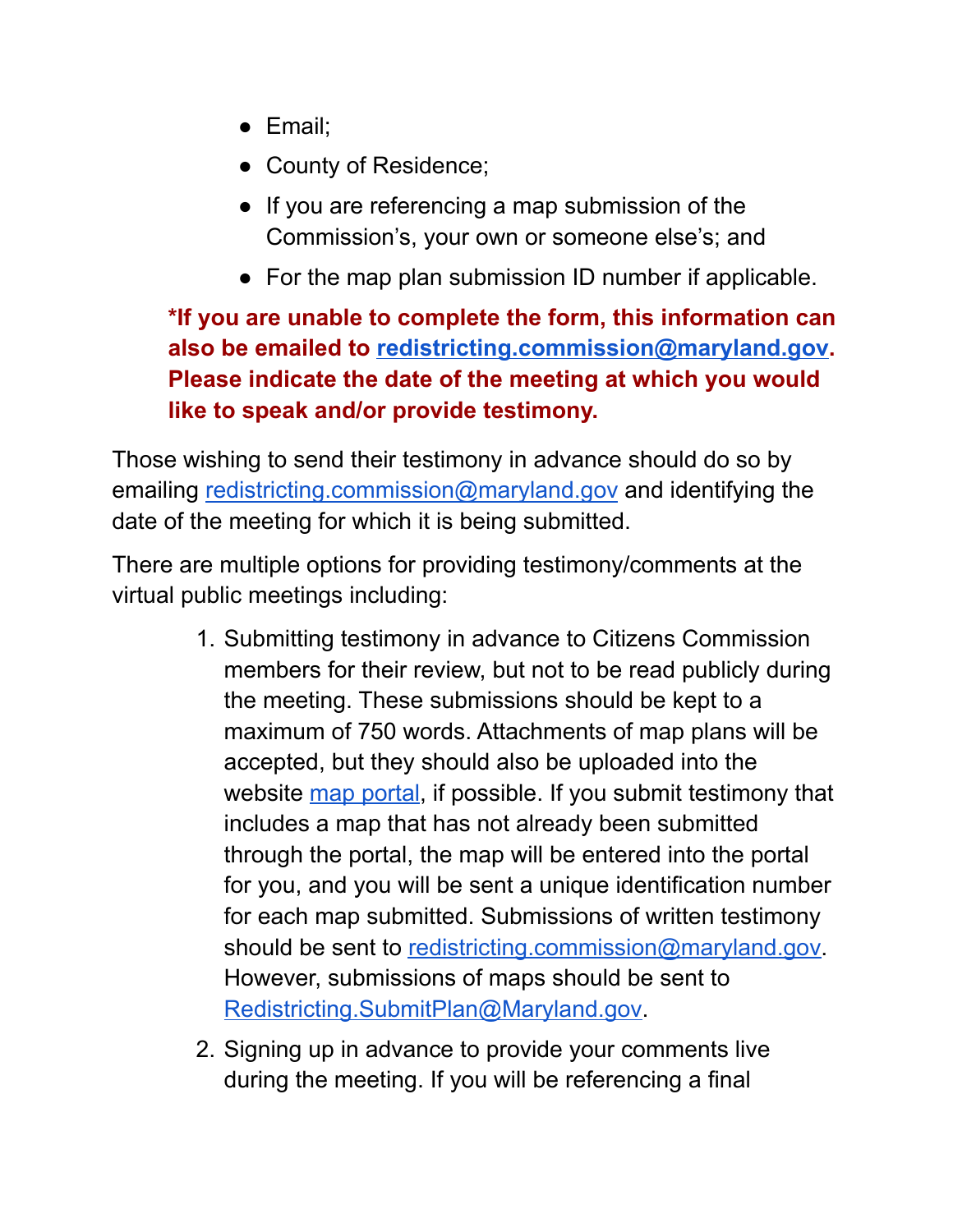proposed draft map of the Commission, please identify which map(s) you will be addressing (Congressional, Senate, or Legislative - or any combination).

- 3. If you will be providing testimony on a map submission of your own or for someone else, you must also reference the unique map(s) identification number that was sent to you or is listed on the [website.](https://redistricting.maryland.gov/Pages/SUBMITLOG.aspx)
	- This option will require you to register and join the meeting as an attendee, and when it is your turn to speak, the moderator will unmute you and turn on your camera. Please be sure to have your microphone and camera enabled on your computer. Pre-registered individuals will be called upon first.
- 4. You can also sign up during the meeting by indicating your desire to speak through a message to the panelists in the chat box and identifying your name, county of residence, and email. Those requesting to speak during a meeting will not be able to share a map plan proposal, as a request to do so must be submitted at least 24 hours in advance of the meeting. Should you want to share a map plan, you will need to either register for a future meeting or submit written testimony to the Citizens Commission via [email](mailto:redistricting.commission@maryland.gov).
	- A moderator will monitor the messages and will call those wishing to participate in order of their request.
	- When it is your turn, the moderator will make you a temporary panelist, asking you to unmute your microphone, and turn on your camera.
	- Comments must be kept to three minutes.
	- You will be given a 20 second warning when your speaking time is approaching three minutes. Speakers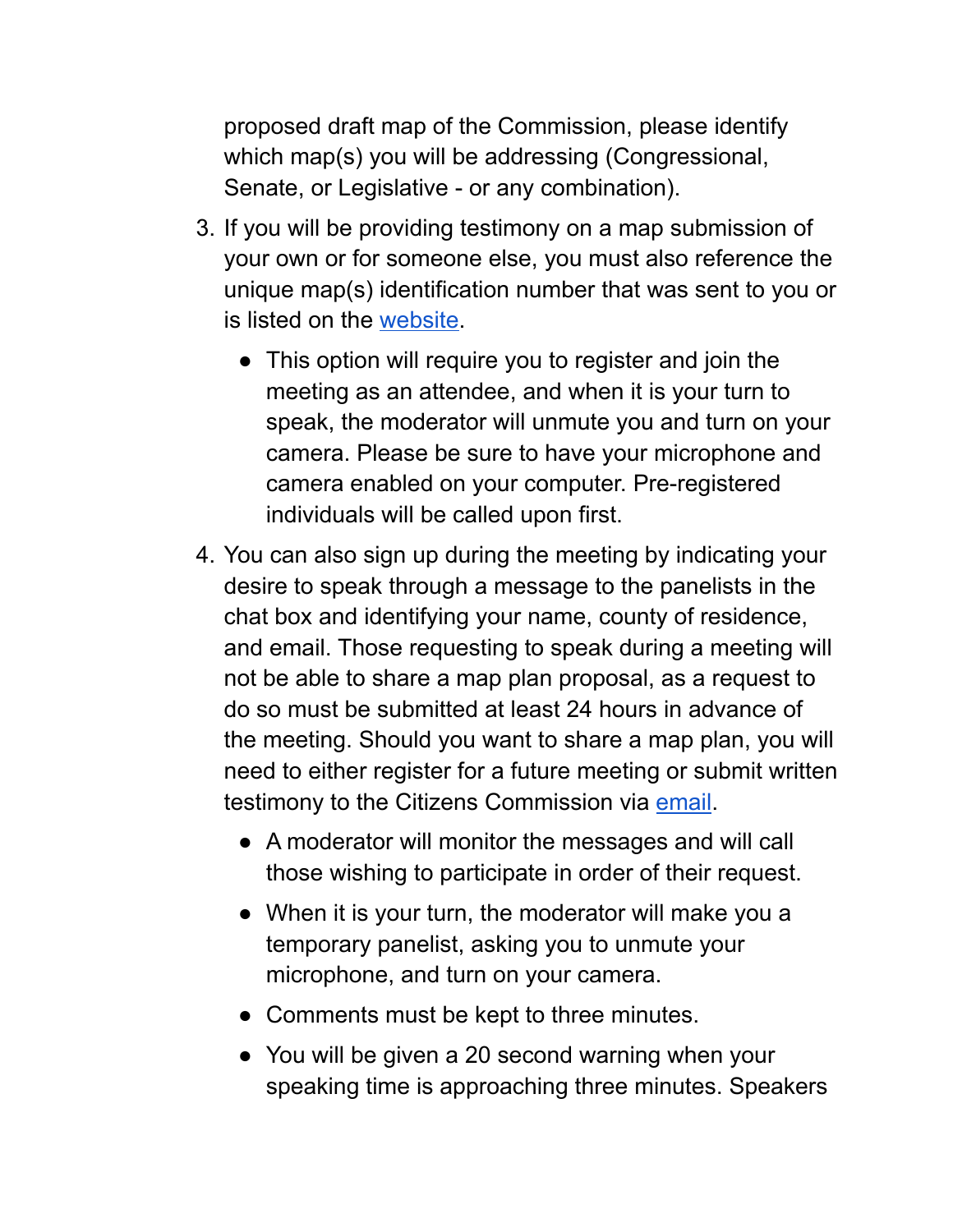going beyond three minutes will have their microphones muted and cameras turned off.

- This is not meant to be a political debate, and the Citizens Commission will not engage in political discussions.
- Any speakers engaging in inappropriate commentary or behavior will have their microphones and cameras turned off by the moderator.
- You can join the meetings solely to observe as an "attendee" without providing testimony. You will still need to register to join the meeting. Your microphone will remain muted and your camera will not be turned on at any point during the meeting.
- If you prefer not to register, each meeting will be live-streamed to the [MDPlanning YouTube page](https://www.youtube.com/channel/UCDxRYqWtXEkz6jHwE5LiPjw). A link for the live-stream will be posted to the website in the upcoming meetings section for each meeting. It will also be posted to Facebook and Twitter in advance of the meeting.

# **Additional Information**

Public meetings will begin promptly at 6 p.m. on the designated dates, unless otherwise noted.

Each meeting will begin with a brief welcome and summary of Citizens Commission business. As these meetings are meant to allow the public to offer testimony on Commission maps and citizen map submissions, the majority of the meeting time will be for the public to provide testimony.

All meetings are recorded.